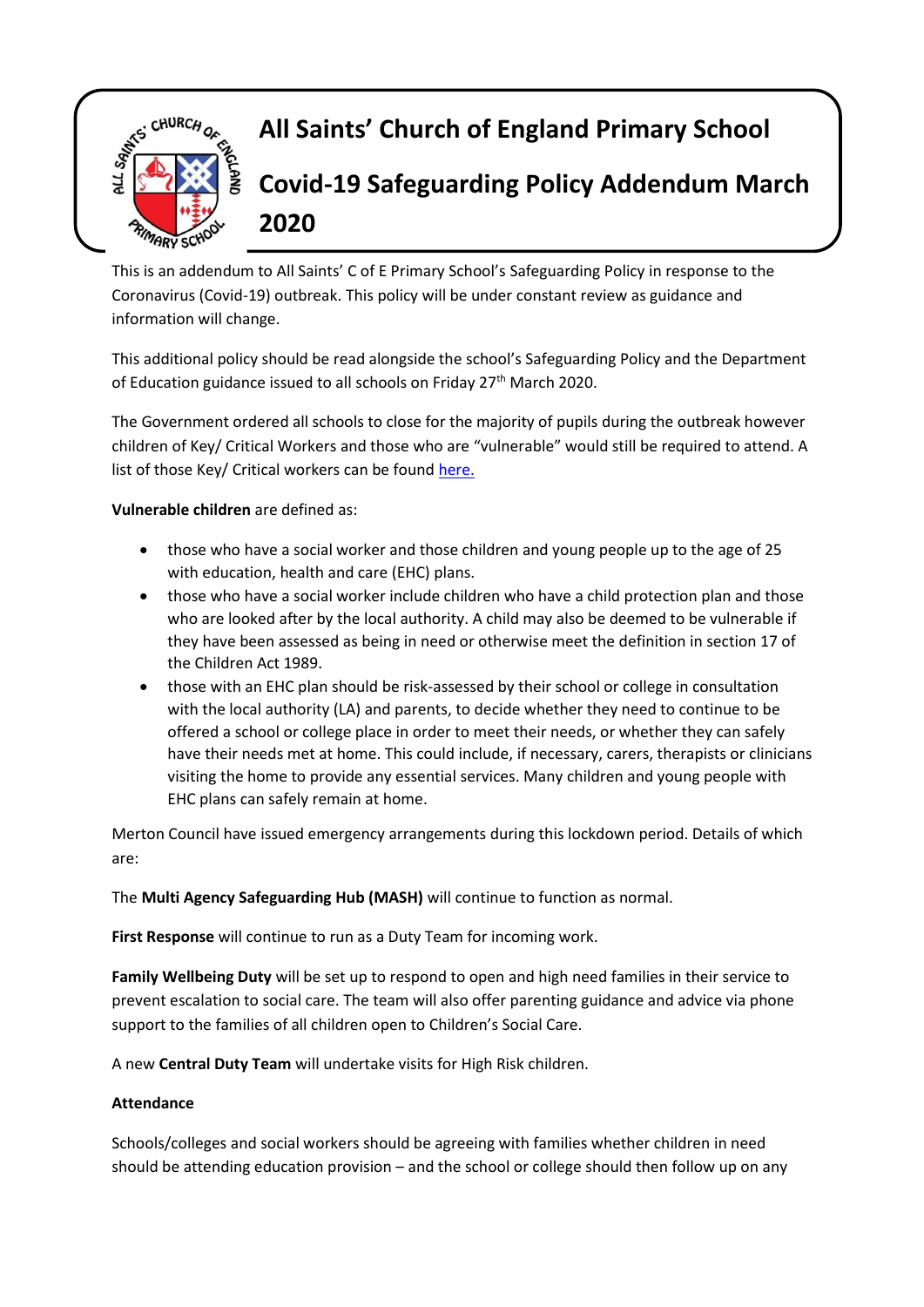child that they were expecting to attend, who does not. Schools and colleges should also follow up with any parent or carer who has arranged care for their children and the children subsequently do not attend. To support the above, schools and colleges should take the opportunity when communicating with parents and carers to confirm emergency contact numbers are correct and ask for any additional emergency contact numbers where they are available. In all circumstances where a vulnerable child does not take up their place at school or college, or discontinues, the school or college should notify their social worker.

Schools are expected to report daily attendance figures to the Department for Education by 12 noon every day. Detailed guidance i[s here.](https://www.gov.uk/government/publications/coronavirus-covid-19-attendance-recording-for-educational-settings/educational-settings-self-reporting-online-form-frequently-asked-questions-faq) Schools are also expected to send vulnerable children information to the Education Welfare Service using the *Emergency Attendance Monitoring Group* in USO-FX.

### **Designated Safeguarding Lead**

All Saints' C of E Parimary School has a Designated Safeguarding Lead (DSL) and a Deputy DSL.

The Designated Safeguarding Lead is: Mrs Angela Filsell & Miss Hannah Clarke

The Deputy Designated Safeguarding Lead (S) is: Miss N Patton, Miss K Colhurst, Mrs H Kent, Mrs A Wilkinson and Miss R Ghassibe.

It is recommended to have a trained DSL (or deputy) available on site. Where this is not the case a trained DSL (or deputy) will be available to be contacted via phone.

Where a trained DSL (or deputy) is not on site, in addition to the above, a senior leader will assume responsibility for co-ordinating safeguarding on site. This might include updating and managing access to child protection online management system, for example My Concern or CPOMS and liaising with the offsite DSL (or deputy) and as required liaising with children's social workers where they require access to children in need and/or to carry out statutory assessments at the school or college.

It is important that all school named staff and volunteers have access to a trained DSL (or deputy). On each day staff on site will be made aware of who that person is and how to speak to them.

The DSL will continue to engage with social workers, and attend all multi-agency meetings, which can be done remotely or may be virtual.

If the DSL is nearing or is over the 2 yearly statutory update, for these emergency provisions, that DSL may continue in their duty.

Some schools may be joining hubs or clusters and therefore a DSL from any one of the schools can be the named DSL for that hub/ cluster.

If a school does not have a DSL due to sickness or staff in self-isolation, assistance can be sought from a nearby school to provide DSL cover. If that is the case they must notify Ian McGraw, Safeguarding in Schools Officer (email: <u>Ian.McGraw@merton.gov.uk</u>), of that new arrangement.

#### **Reporting a concern**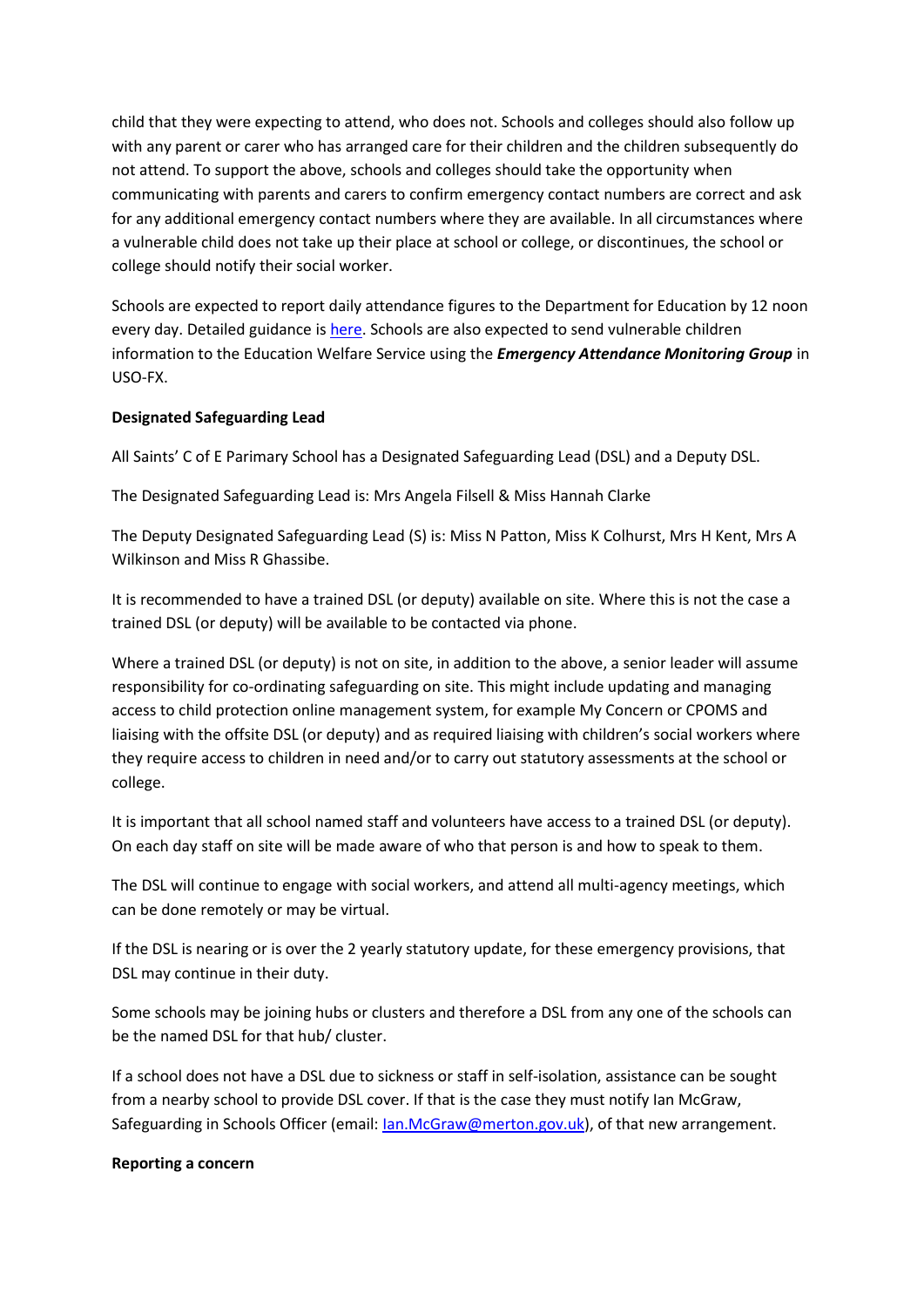Where staff have a concern about a child, they should follow the procedure outlined in the main Child Protection Policy by reporting to the DSL or Deputy DSL. The concern must be reported immediately and without delay.

If any member of staff has a concern about an adult working in the school, they must immediately inform the Headteacher. If the concern is about the Headteacher, then the Chair of Governors must be informed.

# **Safeguarding Training and Induction**

Any new staff recruited during these emergency procedures will require safeguarding induction in line with Keeping Children Safe in Education 2019 which includes receiving:

- Part 1 of KCSiE 2019
- A copy of the Child Protection and Safeguarding Policy including this addendum,
- A copy of the Staff Code of Conduct/ Staff Behaviour Policy
- A copy of the School Behaviour Policy, and
- The Safeguarding response to Children who are missing education.

The induction will also include a meeting with the Designated Safeguarding Lead to understand his/ her role.

All staff will require any safeguarding updates during the emergency period.

# **Safer Recruitment including the movement of staff**

It is essential that all staff and volunteers who work in the school are subject to safer recruitment processes and vetting and this includes ensuring that unsuitable people are not permitted to enter the children's workforce or gain access to children. During this emergency period schools will continue to follow their policies and procedures set out in the Child Protection and Safeguarding Policy and also part 3 of Keeping Children Safe in Education 2019.

The Disclosure and Barring Service (DBS) has made changes to it's guidance to minimise the need for face to face contact.

We will continue to follow the checking and risk assessment process for volunteers as set out in paragraphs 167 to 172 of KCSIE. Under no circumstances will a volunteer who has not been checked be left unsupervised or allowed to work in regulated activity.

Whilst acknowledging the challenge of the current national emergency, it is essential from a safeguarding perspective that any school is aware, on any given day, which staff/volunteers will be in the school or college, and that appropriate checks have been carried out, especially for anyone engaging in regulated activity. As such, we will continue to keep the Single Central Record (SCR) up to date as outlined in paragraphs 148 to 156 in KCSIE 2019.

All staff who may be working together in a hub/ cluster will not require to undergo a further DBS check. The SCR for the hub/ cluster lead school must include all new staff who are transferred from other schools.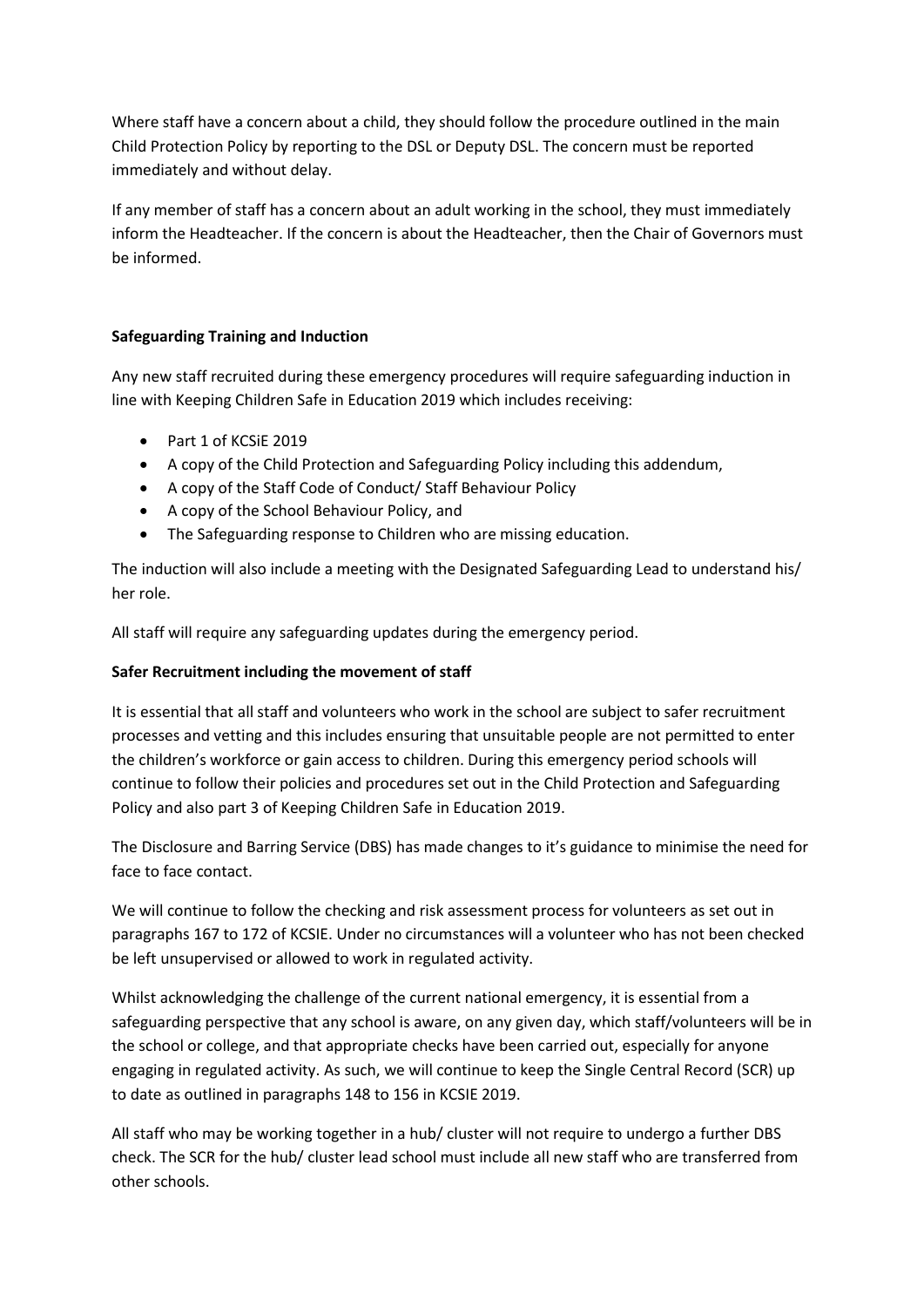## **Online Safety**

We will continue to provide a safe environment for children both on and offline. Pupils will not be allowed to use personal computers, iPads and Chrome Books without supervision. Schools need to be particularly aware of online learning tools and systems in line with privacy and date protection/ GDPR requirements.

The use of webcams as a communication device between teachers and pupils can be problematic, unless there is a facility to allow one-way communication i.e. from the teacher to the pupil only.

Please make sure your Data Protection Officer is aware if you are using any new communications platforms. This will likely require a Data Processing Impact Assessment.

### **Peer on Peer Abuse**

We recognise that during the school closure a revised process may be required for managing any report of such abuse and supporting victims. Schools who are joining a hub/ cluster will be especially alert as pupils from different phases may well be in the same building.

Any reports of peer on peer abuse must be followed up as set out in Part 5 of Keeping Children Safe in Education 2019 and in the specific section of the Child Protection and Safeguarding Policy.

We will also report all concerns through our multi agency arrangements by reporting all instances to the MASH.

## **Supporting Pupils not in school**

We will ensure that there is a robust communication plan in school for all pupils who we have identified as being vulnerable but who do need meet the criteria of the definition of "vulnerable children as defined in section … of this policy. Such pupils may be subject of Early Help or have been referred to the School Safeguarding Team, prior to the closure of the school, as being in need of support or emotional wellbeing. There should be a communication plan in place to ensure that there is contact with parents/ carers to offer any support required. Details of this plan must be included in the Child Protection records or on any online CP management programme and subject to regular review.

If the pupil is "looked after" liaison must be made with the Merton Virtual School.

# **Supporting Children in School**

All Saints' School is committed to ensuring the safety and wellbeing of all it's pupils and will continue to provide a safe space for all pupils to attend. The Headteacher will ensure that appropriate staff are onsite and staff to pupil ratio numbers are appropriate to maximise safety.

We will refer to Government guidance for education and childcare settings on how to implement social distancing and continue to follow the advice from Public Health England on handwashing and other measures to limit the risk of the spread of Covid-19. We undertake to care for the children of key/ critical workers.